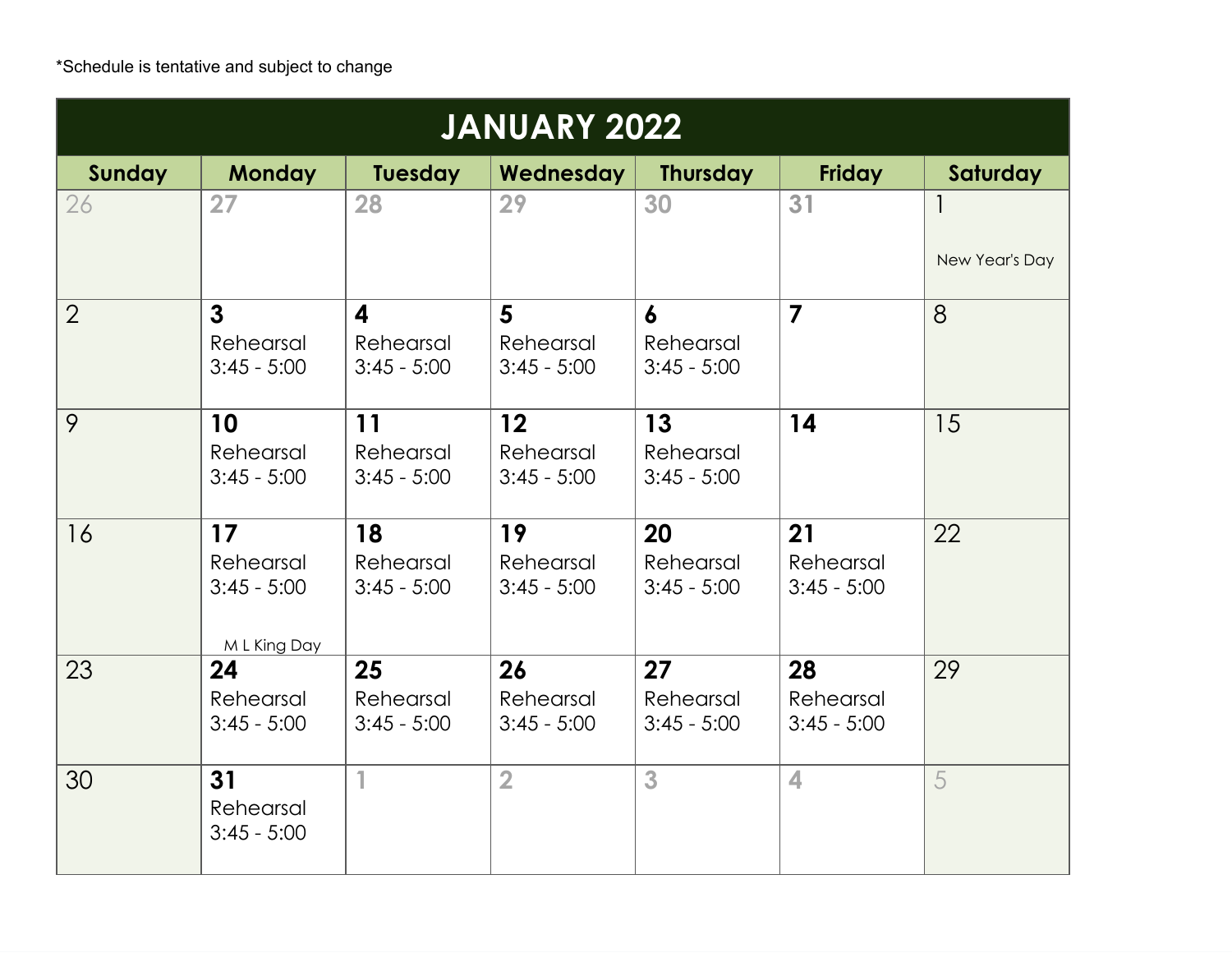\*Schedule is tentative and subject to change

| <b>FEBRUARY 2022</b> |                                              |                                  |                                              |                                            |                                                       |          |  |
|----------------------|----------------------------------------------|----------------------------------|----------------------------------------------|--------------------------------------------|-------------------------------------------------------|----------|--|
| Sunday               | <b>Monday</b>                                | <b>Tuesday</b>                   | Wednesday                                    | <b>Thursday</b>                            | <b>Friday</b>                                         | Saturday |  |
| 30                   | 31<br>Rehearsal<br>$3:45 - 5:00$             | 1<br>Rehearsal<br>$3:45 - 5:30$  | $\overline{2}$<br>Rehearsal<br>$3:45 - 5:00$ | $\mathbf{3}$<br>Rehearsal<br>$3:45 - 5:30$ | $\overline{\mathbf{A}}$<br>Rehearsal<br>$3:45 - 5:00$ | 5        |  |
| $\overline{6}$       | $\overline{7}$<br>Rehearsal<br>$3:45 - 5:00$ | 8<br>Rehearsal<br>$3:45 - 5:30$  | 9<br>Rehearsal<br>$3:45 - 5:00$              | 10<br>Rehearsal<br>$3:45 - 5:30$           | 11<br>Rehearsal<br>$3:45 - 5:00$                      | 12       |  |
| 13                   | 14<br>Rehearsal<br>$3:45 - 5:30$             | 15<br>Rehearsal<br>$3:45 - 5:30$ | 16<br>Rehearsal<br>$3:45 - 5:00$             | 17<br>Rehearsal<br>$3:45 - 5:30$           | 18<br>NO SCHOOL                                       | 19       |  |
| 20                   | 21<br>NO SCHOOL<br>Presidents' Day           | 22<br>Rehearsal<br>$3:45 - 5:30$ | 23<br>Rehearsal<br>$3:45 - 5:30$             | 24<br>Rehearsal<br>$3:45 - 5:30$           | 25<br>Rehearsal<br>$3:45 - 5:30$                      | 26       |  |
| 27                   | 28<br>Rehearsal<br>$3:45 - 6:00$             | 1                                | $\overline{2}$                               | 3                                          | $\overline{\mathbf{4}}$                               | 5        |  |